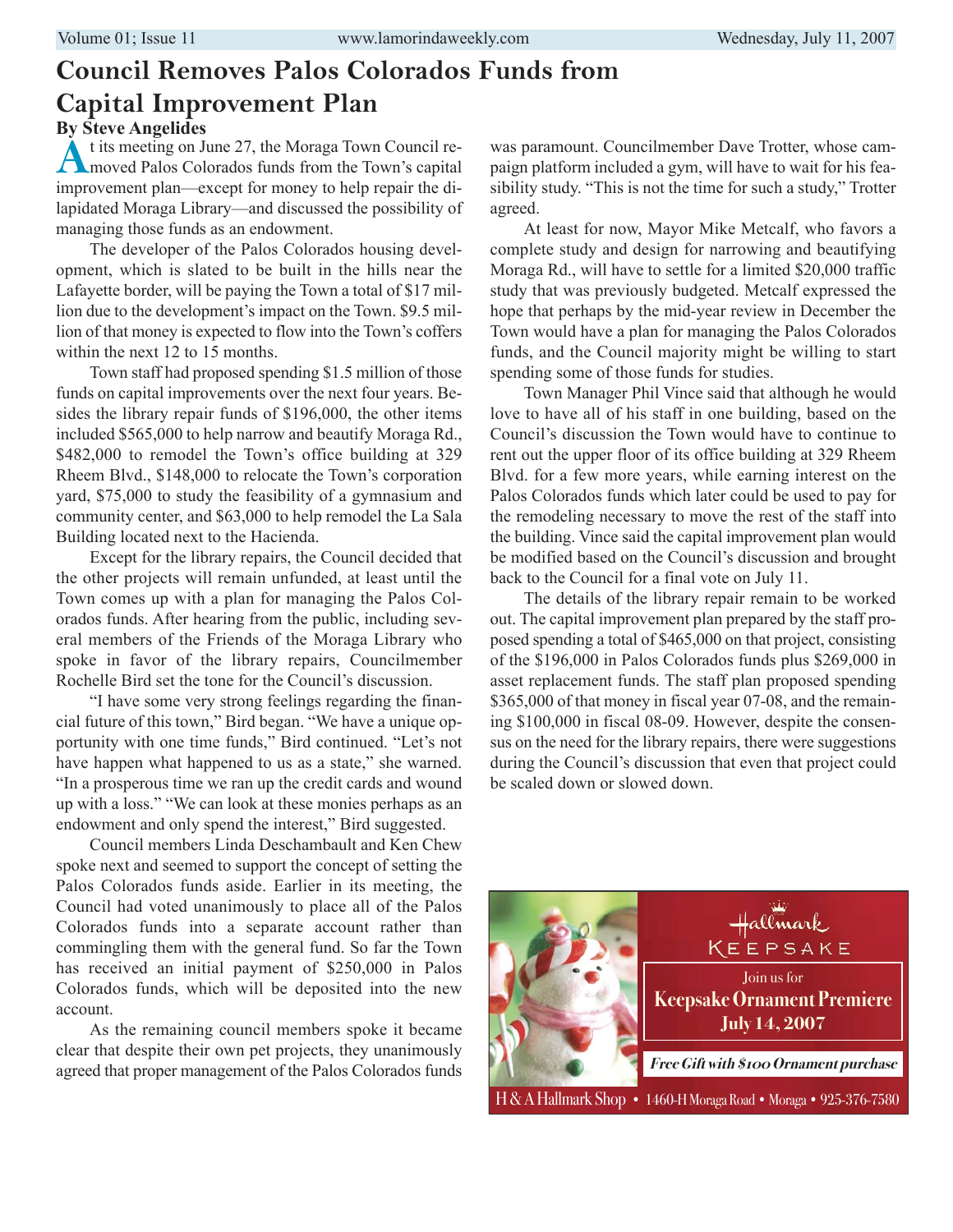

### The Right Lender to Know<sup>™</sup>

**"My clients keep coming back because they know I'll find them the best loan program, at the best rate, every time."**

**Gordon Steele** Mortgage Consultant Office: 925.627.7109 gsteele@rpm-mortgage.com www.rpm-mortgage.com/gsteele



#### **925-627-7109**

1777 Botelho Drive • Walnut Creek, CA 94596 serving Lamorinda since 1986 CA Dept. of Real Estate - real estate broker license # 01201643